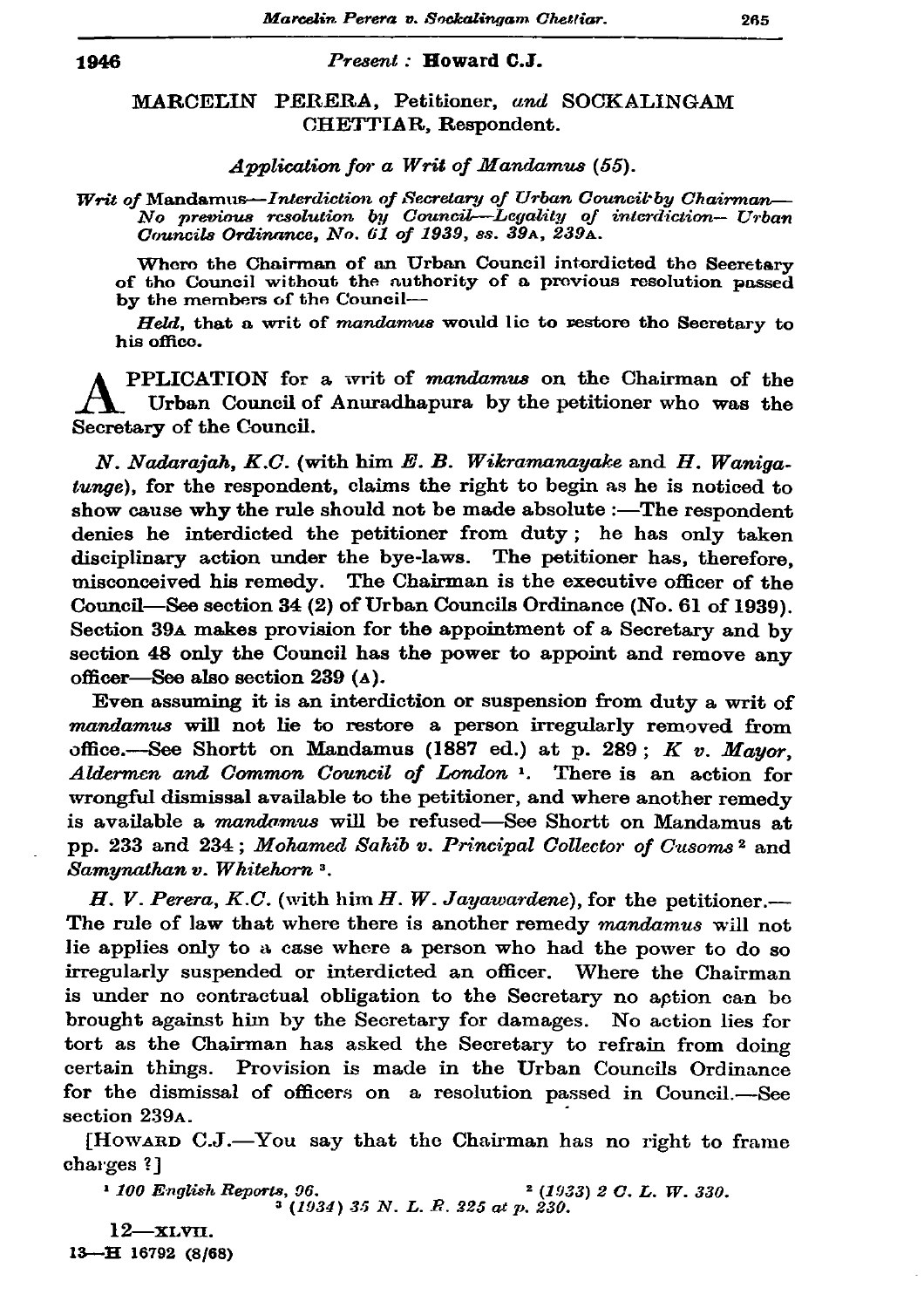The Chairman could frame charges, but he must place them before the Council; he cannot ask the Secretary for an explanation. Refusal to answer charges is therefore not insubordination. The Secretary has certain statutory duties to perform and no one can take away a statutory duty imposed on an officer.

[HOWARD C.J.--What are the Secretary's statutory duties ?]

The Secretary has the powers referred to in sections 39A (1) and 39A (2) Those powers conferred on him in of the Urban Councils Ordinance. the event of an interregnum are not the only powers given to the Secretary: his powers and duties extend to those conferred on him by rules framed under section 205 of the Ordinance. A distinction should not be drawn between the duties imposed by the Ordinance and those imposed by the rules framed under the Ordinance—See section 39A (2) of Urban Councils Ordinance and section 14 (1) (e) of the Interpretation Ordinance. Further, sections 33  $(5)$ , 34 $\land$   $(6)$ , 40 and 228 of the Urban Councils Ordinance itself confer statutory powers and duties on the Secretary. By section 248 of the Urban Councils Ordinance rules and regulations framed under the repealed Ordinance (Cap. 195) are retained. These rules are contained in Gazette No. 8,458 of June 16, 1939, and they impose several duties on the Secretary.

Where there is no other adequate legal remedy the Court is bound to interpose by way of mandamus—See Shortt on Mandamus (1887 Edn.) at pp. 224 and 225, and King v. Speyer and Cassel 1

N. Nadarajah,  $K.C.,$  in reply.—The petitioner has other remedies. Suspension is not equivalent to removal from office and therefore no mandamus should be granted—The King v. The Company of Free Fishers and Dredgers of Whitstable<sup>2</sup>.

Cur. adv. vult.

May 30, 1946. HOWARD C.J.-

The petitioner prays that the Court may be pleased to issue a writ of mandamus on the respondent directing him :-

- $(a)$  to restore the petitioner to his office in the Urban Council of Anuradhapura:
- $(b)$  to withdraw the orders made without authority;
- (c) to countermand the orders of November 12, 1945, and February 12, 1946, referred to in paragraphs 6 and 19 of his petition and to cause all official documents necessary for the performance of the petitioner's functions and duties to be handed to the petitioner and to allow the petitioner access to all official documents and files;
- $(d)$  to permit the petitioner to carry out his functions and duties as Secretary of the said Council.

The petitioner is the Secretary and the respondent is the Chairman of the Urban Council of Anuradhapura. On October 30, 1945, the respondent by letter P1 called upon the petitioner to show cause within 7 days why he should not be punished on various charges which were specified.

 $(1916)$  I K. B. 595 at p. 612.

 $2(1806)$  7 East 353.

266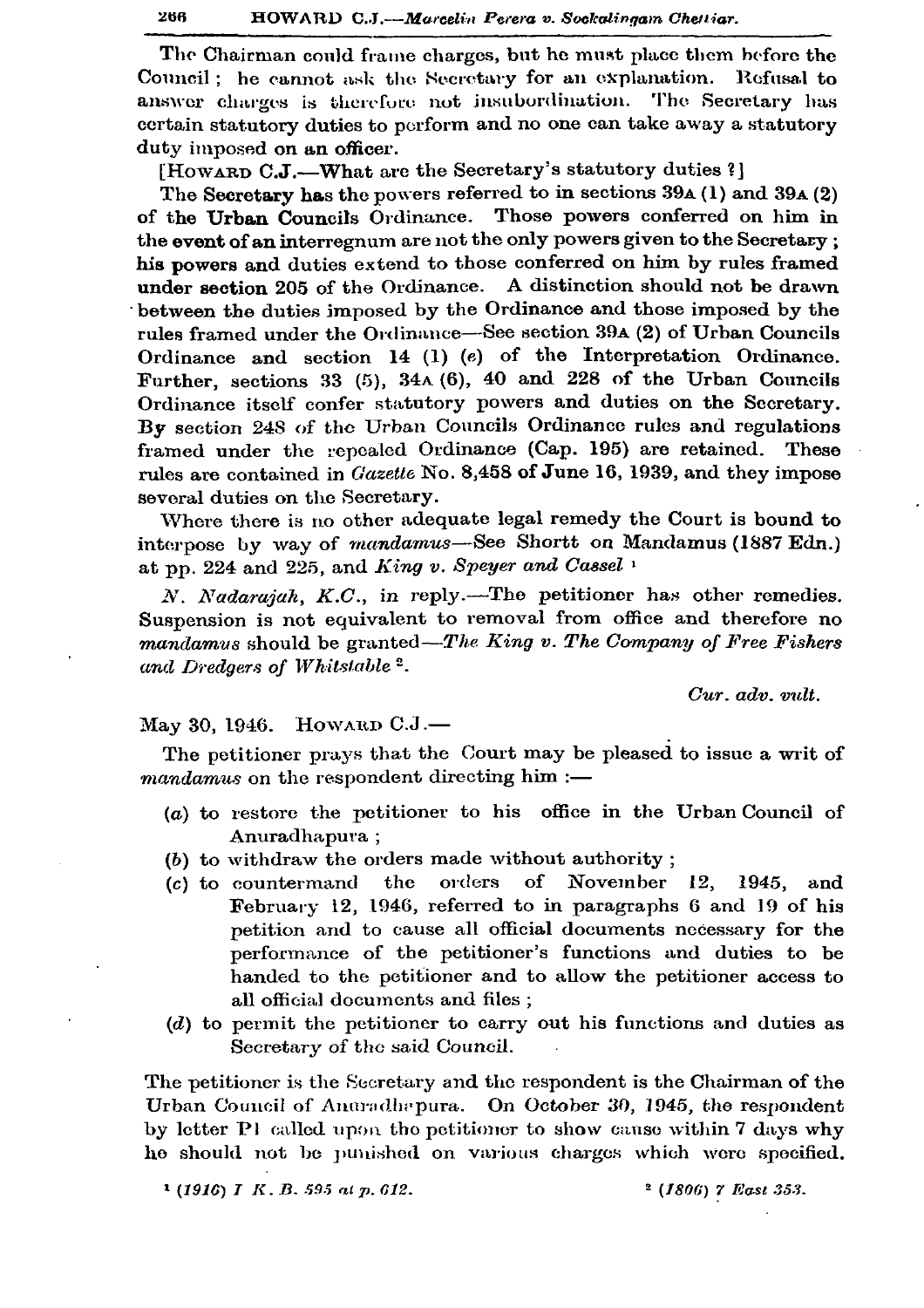Conjes of the correspondence (13 annexures) in support of these charges were attached to P1. By letter of November 5, 1945 (P2) the petitioner replied by saying that he did not wish to submit a formal explanation as the procedure adopted was irregular. After the exchange of some further letters the respondent on November 12, 1945, wrote P5 which is worded as follows  $:$   $-$ 

"SECRETARY.-Please note that from today you shall not receive any papers of this office and have access to any of the official documents and. &c., until you hear from me to the contrary.

Please hand over forthwith to the Chief Clerk, Mr. K. B. Kulatunga. all official documents and other articles in your charge, and await further orders.

> (Sgd.) SOCKALINGAM CHETTIAR, Chairman. U.C.. 12.11.45."

There was a further exchange of letters between the petitioner and the respondent in which the former endeavoured to elucidate from the latter as to whether he was interdicted from duty. On November 13. 1945, the petitioner by P6 informed the respondent that he took it he was interdicted from duty and was handing over and leaving the office. On November 14, 1945, the respondent by P9 called for an explanation from the petitioner as to why he was not in office. On November 14 and 19, 1945, the respondent by P12 and P13 informed the petitioner that he was not interdicted or suspended from duty. The petitioner was also told by P12 that he must be in the office during office hours. On January 31, 1946, the respondent resigned his office of Chairmanship of the Council. On the same day the Chief Clerk wrote the following letter  $(PI8)$  to the petitioner :-

"Mr. PERERA, Secretary,-I have fully considered your order of even date. You will appreciate that I am under orders of the previous Chairman to do certain work and perform functions of the Secretary. All this comes under office arrangements which will hold good till a new Chairman is elected. I regret therefore that I am compelled to carry out all duties I was hitherto doing.

Under the circumstances I regret I cannot comply with your request for keys, &c., of which I have temporary custodianship.

If C. L. G. orders me to hand over everything to you I shall be only too pleased to do so.

> (Sgd.) KULATUNGA, Chief Clerk.

Anuradhapura, 31.1.46.

The Chief Clerk also instructed all officers to comply with the previous Chairman's order of November 12, 1945. Also on the same day the Chief Clerk by letter P19 consulted the Commissioner of Local Government with regard to his position. By P20 dated February 1, 1946, the Commissioner of Local Government informed the Chief Clerk that the petitioner was still the Secretary of the Council and that the Chief Clerk should hand over to the petitioner what he took over from him and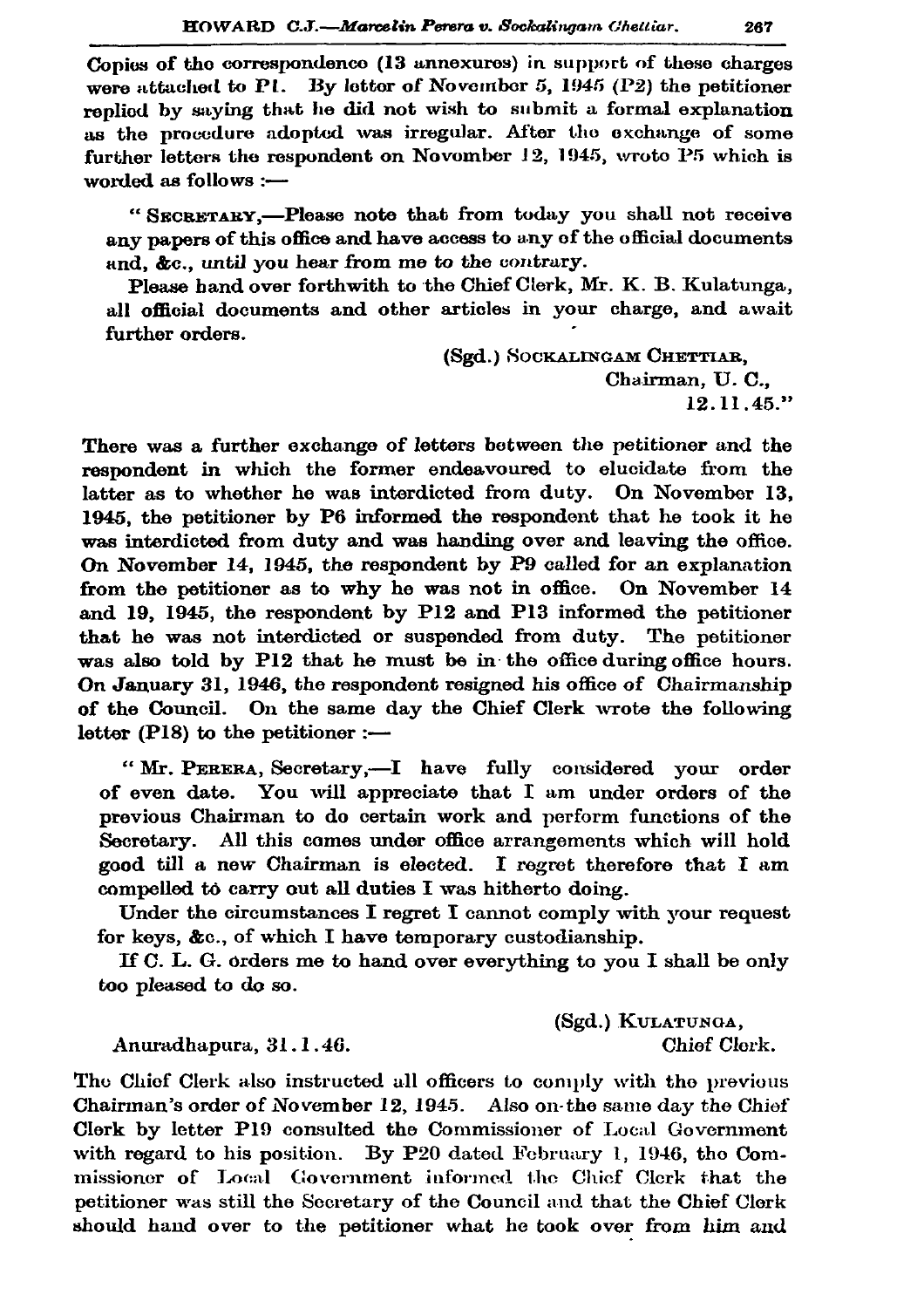resume his former duties under him. On February 12. 1946. the respondent was re-elected Chairman of the Council. On the same day by P21 he directed that the petitioner should hand over all official papers to the Chief Clerk.

Mr. Nadarajah on behalf of the respondent has contended that the latter's actions have been within the ambit of the powers vested in him by the Urban Councils Ordinance, No. 61 of 1939, as amended.  $He$ further argues that the petitioner has not been either interdicted or suspended by the respondent. I will first consider whether this argument can be maintained. I find from the dictionary that the word "interdict" means "prohibit" or "forbid". The office of Secretary to an Urban Council is created by section 39A which is worded as follows:-

- "(1) Every Urban Council shall appoint a fit and proper person to be the Secretary of the Council.
	- (2) The Secretary of an Urban Council shall exercise, perform and discharge such powers, duties and functions as are conferred or imposed upon him by this Ordinance or by rules made under section 205 or by any other written law for the time being in force.
	- (3) During the period intervening between the expiry of the term of office of the members of an Urban Council under section 16 and the election of a Chairman after the ensuing general election of members to that Council, and, in the event of the vacation of the office of both the Chairman and the Vice-Chairman by the death, resignation, removal or disqualification of the holders thereof, then, during the period intervening between the vacation of the office of the Vice-Chairman and the election of a new Chairman, the Secretary of the Council shall, in addition to the powers referred to in subsection (2), have authority, subject to the approval of the Commissioner and subject to such limitations and conditions as may be prescribed by rules under section 205, to incur expenditure on behalf of the Council, to make payments out of the local fund, and to exercise and perform such of the powers, duties and functions of the Chairman as may be specified by the Commissioner or prescribed by rules as aforesaid."

Sub-section (2), it will be observed, provides that the Secretary shall not only perform and discharge the powers, duties and functions conferred on him by the Ordinance but also those conferred on him by rules made under section 205. A perusal of the provisions of the Ordinance indicates that duties are conferred on the Secretary by sections 34 (6), 40 and 228 of the Ordinance. Under section 248 of the Ordinance it is provided that the rules made under the repoaled Ordinance (Cap. 195) shall continue in force. Those rules are contained in Ceylon Government Gazette No. 8,458 of June 16, 1939, and provide for the vesting of various duties and powers in the Secretary. Rule 19 provides that all counterfoiled books shall be in his charge. Rule 24 for the initialling of entries in the Register of Cheques. Regulations 28A, 43, 57, 83, 91, 94, 95, 96, 166,

268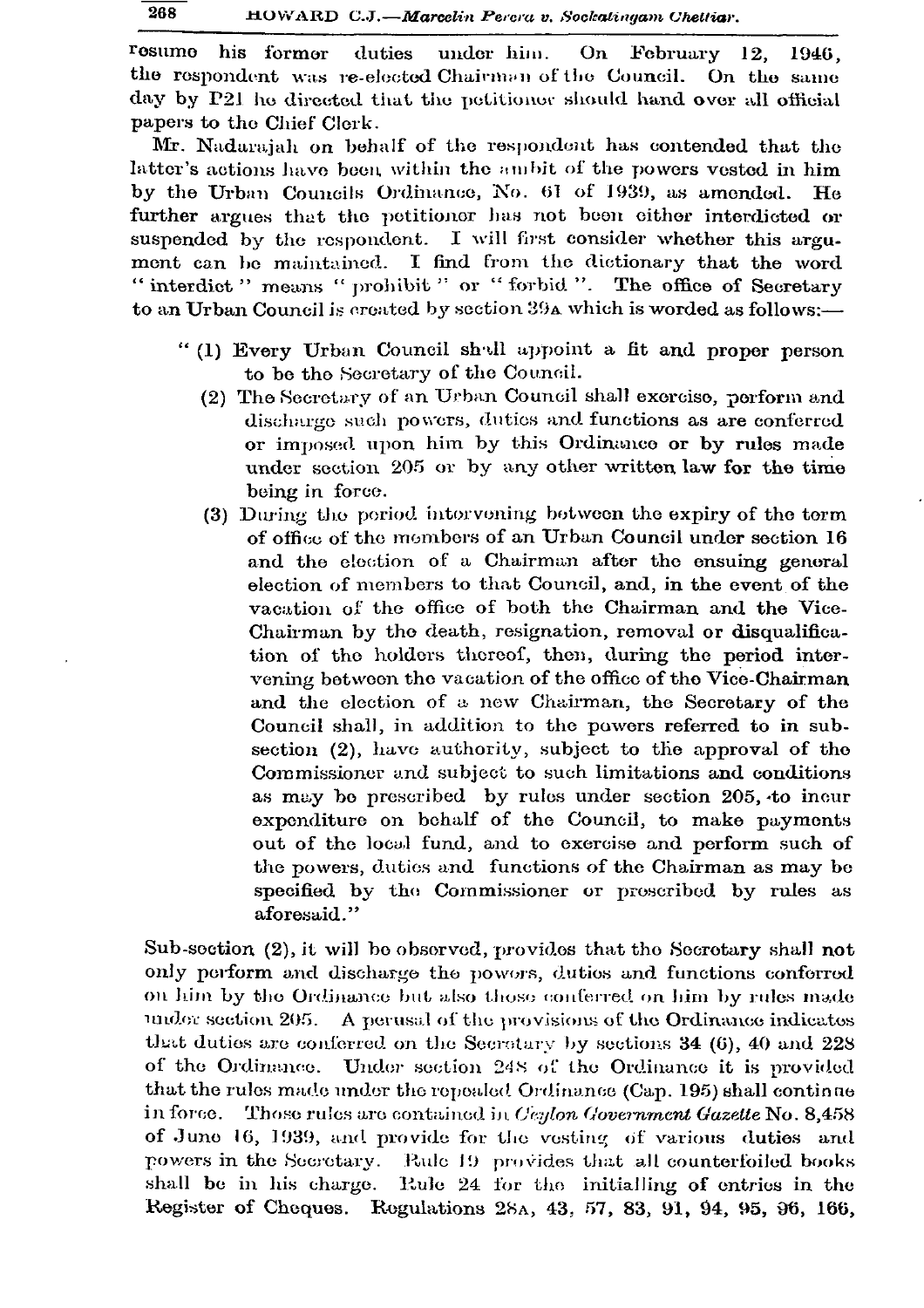173. 191. 221. and 233 make provision for other duties. By virtue of section 14 (1) (e) of the Interpretation Ordinance (Cap. 2) all rules shall have the force of law as fully as if they had been enacted in the Ordinance. The Secretary was therefore vested with numerous duties vested in him by Statute. In this letter of November 12, 1945, the respondent has informed the petitioner that he shall not receive any papers or have access to any of the official documents and that he is to hand over forthwith to the Chief Clerk, Mr. K. B. Kulatunga, all official and other documents in his charge and await further orders. In his letter of February 12, 1946  $(P21)$  the petitioner is informed that the orders of the respondent of November 12, 1945, stand and he is to hand all official papers to the Chief Clerk. In my opinion those directions of November 12, 1945, and February 12, 1946, by the respondent prohibited the petitioner from performing the duties and functions vested in him by Statute. They amount to an interdiction or suspension of the petitioner.

The next question is whether the respondent in interdicting or suspending the petitioner was acting within his powers. In my opinion he was not. It is true that by section 34 (2) it is provided that the Chairman shall be the executive officer of the Council and all executive acts and responsibilities which are by the Ordinance directed or empowered to be done or discharged by the Council may unless a contrary intention appears from the context be done or discharged by the Chairman. The duties and responsibilities of the Chairman are also elaborated and defined by Rules 1 and 2 of the Rules to which reference has been made. But neither in the Ordinance nor the rules is there any provision empowering the Chairman to interfere with the statutory duties imposed on the Secretary by law. Nor is there any power permitting the Chairman to interdict or suspend the Secretary from the performance of those statutory duties. In fact it is clear from the provisions of section 239A that no such power is vested in the Chairman. This section is worded as follows :-

- "(1) No executive officer shall be removed or dismissed from his office except for misconduct or for neglect of, or incapacity for, his duties, and except on a resolution passed by not less than two-thirds of the total number of members of the Conneil.
	- (2) No executive officer shall be suspended or fined or reduced in status nor shall the increments to his salary be withheld for any breach of departmental rules or discipline or for carelessness, incompetence, neglect of duty or other misconduct except on a resolution passed by not less than two-thirds of the total number of members of the Council.
	- (3) In this section "executive officer " means any officer appointed to be or to act as the Secretary, the Electrical Superintendent or the Superintendent of Works of an Urban Council and includes any officer declared by the Executive Committee, by rule made under section 205, to be an executive officer for the purposes of this section."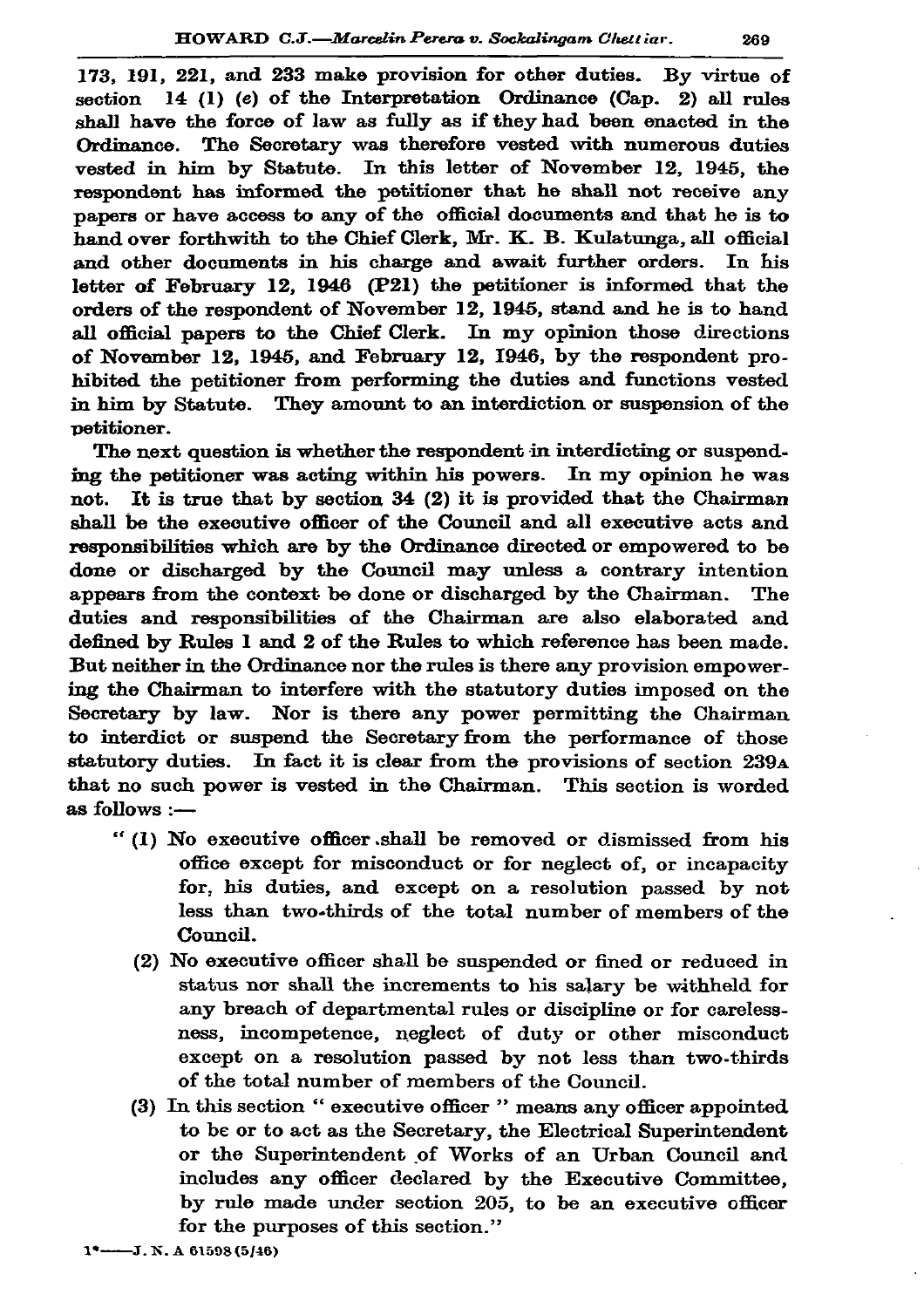The Secretary of the Council can only be suspended by virtue of a resolution passed by not less than two-thirds of the total number of members of the Council. It is clear therefore that in suspending the petitioner the respondent was not acting within the scope of the authority vested in him by law.

It only remains to consider whether in the circumstances a writ of Mandamus will lie. In Shortt on Mandamus, p. 224 it is stated as follows :-

"A mandamus is certainly a prerogative writ, flowing from the King himself, sitting in this Court, superintending the police and preserving the peace of this country, and will be granted wherever a man is entitled to an office or a function, and there is no other adequate legal remedy for it." But the Court ought to be satisfied that they have ground to grant a mandamus, "it is not a writ that is to issue of course, or to be granted merely for asking."

Can it be said in this case that there is no other remedy? No other remedy can be suggested. In the case of The King  $v$ . The Company of **Free Fishers and Dredgers of Whitstable in the County of Kent**  $\iota$  **the applicant** for a writ of Mandamus was left in possession of his office and only excluded from participating in the profits. A mandamus was refused on the ground that he had his action for the tort against those who disturbed him in his participation of them. In this case no ordinary action is open to the petitioner against the respondent for prohibiting him from performing his duties. In The King v. Speyer and Cassel<sup>2</sup> the question arose as to the issue of a quo warranto. At p. 612 Lord Reading  $C.J.$ , stated as follows :-

"No case has been cited of a refusal by the Court of an information where the re-appointment to an office held at pleasure would be illegal. It would seem strange that the Court by refusing the remedy should perpetuate illegality. I cannot conceive why the Court should refuse to interfere if the appointing body persisted in retaining in office a person disqualified in law and no remedy other than the information is available. In the present case the information sought is the only means of testing the legality of the appointment, and if, as contended, it is contrary to law, quo warranto would seem in principle a convenient and proper way to obtain a judicial decision to that effect. If the irregularity in the appointment of an office held at pleasure could be cured by immediate re-appointment, the Court in the exercise of its discretion would doubtless refuse the information, but if, as in this case, any re-appointment would be illegal, I cannot see any sound reason why the Court should not permit the matter to be brought before it."

Applying this reasoning to the present case which is an application for a writ of *Mandamus*, the petitioner is legally entitled to the office and to perform the duties of such office. If after the issue of the writ the respondent again suspends the petitioner such action would be illegal. The application for the writ is the only means of testing the

<sup>1</sup> (1806) 7 East 353.

 $*(1916)$  I. K. B. 595.